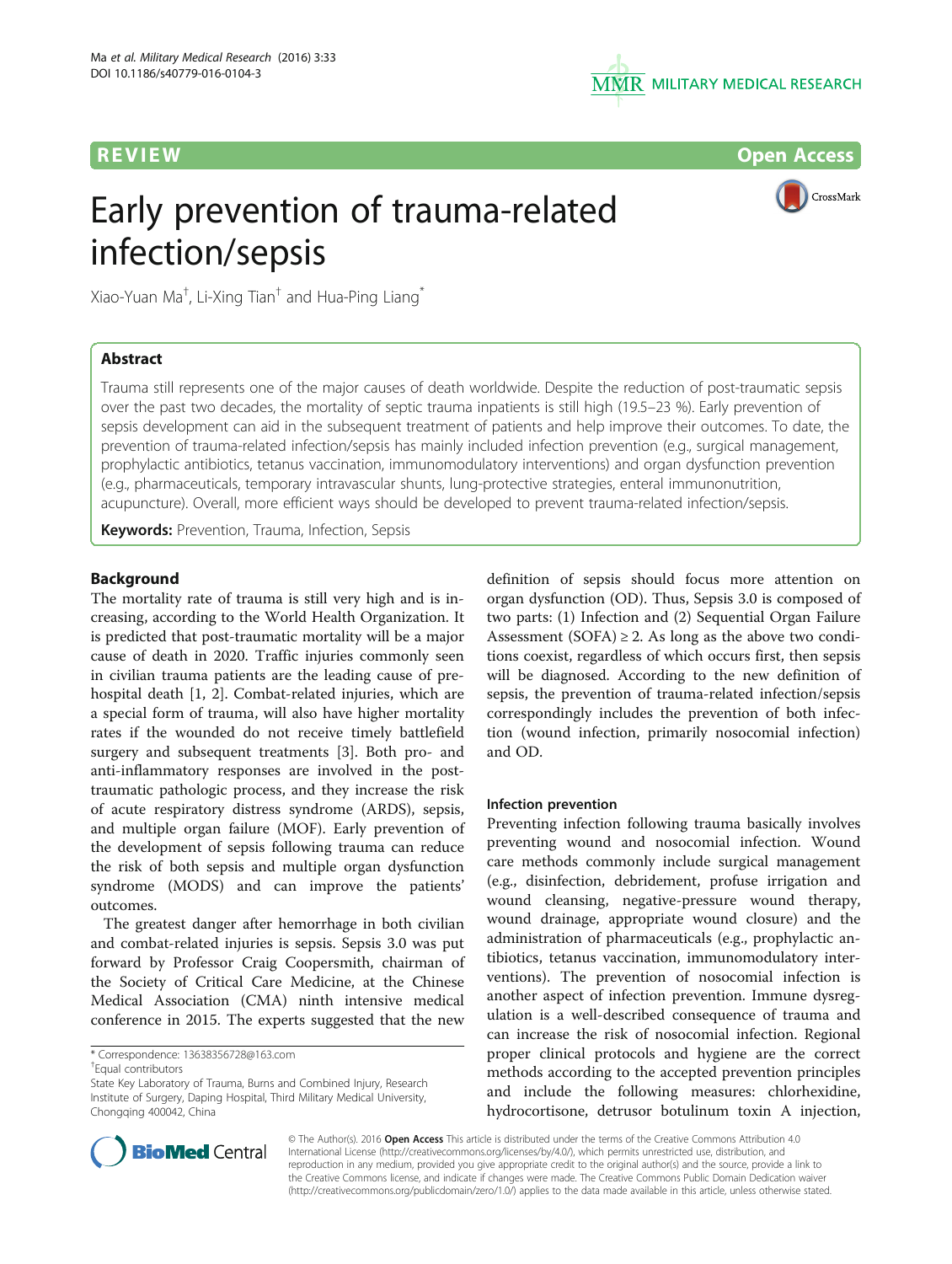enteral nutrition and management of tube system, which are used to prevent ventilator associated pneumonia (VAP), central line-associated bloodstream infection and urinary tract infection (UTI).

# Surgical management

# Hair removal and skin disinfection

Hair is an autologous source of wound contamination, and removing hair from a wound can avoid its entanglement during suture and closure [[4\]](#page-5-0). The type and time of shaving have been shown to be necessary in reducing the chance of infection. The infection rate of surgical wounds after preparing the skin with electric clippers is markedly lower than it is after preparing the skin with a razor [\[5](#page-5-0)]. Moreover, shaving the hair before wound repair is associated with a higher risk of surgical site infection than is clipping the hair immediately [\[6](#page-5-0)]. Although the use of antiseptic agents containing iodophor or chlorhexidine can suppress a broad spectrum of organisms and bacterial proliferation, they may damage wound defenses and promote the development of infection [\[7](#page-5-0)]. Consequently, the reasonable application of antiseptic agents to the wound should be considered.

# Debridement

Wound debridement is the most common surgery used in both conflict and civilian cases. The first surgical treatment in war surgery at the first echelon hospital is debridement without primary closure [[3](#page-5-0)]. The US military recommends repeat debridement and irrigation every 24–48 h before wound cleaning [[8\]](#page-5-0). Debridement can remove devitalized and severely contaminated tissues and can prevent infection, and the basic principles of wound debridement are well accepted in the field of surgical management [\[9](#page-5-0), [10](#page-5-0)]. However, Edlich et al. [\[4](#page-5-0)] suggested that less tissue debridement had been associated with a lower rate of wound infection. Thus, it is important to identify the definite limits of dead tissue, similar to the "4C" guidelines (color, consistency, contraction, circulation) of muscle viability. In the case of complex traumatic hand injuries, meticulous initial debridement of nonviable tissue and skeletal stabilization are paramount in preventing hand infection [[11](#page-5-0)]. Multiple debridements will be necessary if significant contamination is present.

# Mechanical cleansing

Early and thorough irrigation following wound debridement is one of the important steps in the basic principles of the management of war wounds [[3, 8](#page-5-0)]. Gentle irrigation with low pressure and normal saline will wash out any residual debris and clot and dilute any bacterial load, whereas high-pressure irrigation (7 psi, pounds per square inch) is applied to dirty or heavily contaminated

wounds [\[3, 12](#page-5-0)]. Additionally, mechanical cleaning with high-pressure irrigation may effectively decrease the level of bacterial contamination and reduce the incidence of wound infection [\[4](#page-5-0), [13](#page-5-0)].

# Negative-pressure wound therapy (NPWT)

NPWT systems (also referred to as vacuum-assisted wound closure) are composed of an open-pore sponge, semi-occlusive dressing, and negative pressure source and are commonly available in the US [\[10](#page-5-0), [14](#page-5-0)]. Negative pressure ranging from −50 to −200 mmHg may be effective in higher-risk infective wounds [[15](#page-5-0)]. NPWT has the frequently cited advantage of bacteria clearance from the wound environment. It was shown to reduce the bacterial bio-burden in wounds in the animal open fracture model contaminated with gram-negative bacilli. The colonization of gram-positive cocci (e.g., Staphylococcus aureus) also exists [\[16\]](#page-5-0). In addition, NPWT has more benefits than dressings do in the setting of wound infection [[15](#page-5-0)–[17](#page-5-0)]. Patients with persistent drainage treated with NPWT for at least 5 days had a lower rate of wound infection and a shorter period of drainage than did patients in the compressive dressing group [[15\]](#page-5-0). Several studies have shown that the wound infection rate in the patients who adopted NPWT was significantly lower than that in patients in the wet-to-dry (WTD) group [[16, 17\]](#page-5-0). In military fields, using NPWT during intercontinental aeromedical evacuation of combat casualties may also provide many benefits, such as earlier wound closure, lower infection rates, and better pain management [[8, 18\]](#page-5-0).

# Wound drainage

Thorough wound drainage following debridement and irrigation is one of the steps in the basic principles of the management of combat-related injuries [[3\]](#page-5-0). Traditional drains are commonly used within 24 h in wounds with deep cavities and dead space. Stannard et al. [[15](#page-5-0)] evaluated the efficiency of NPWT for the management of persistent wound drainage. In addition, Rispoli et al. [[19\]](#page-5-0) reported a new technique, combining NPWT with traditional drainage, that allowed the conversion of deep cavitary defects to superficial defects to facilitate drainage. Further, deep wound infection was better controlled, and there were no complications detected such as abscess formation, tube-associated skin necrosis, or sepsis.

# Wound dressings

A bulky absorbent dressing or cotton wool is necessary for an adequately excised wound. Bandaging wounds with sterile dressings is commonly used in initial care on the battlefield. Silver nitrate solution is routinely applied to dressings following burns [[3, 8](#page-5-0)]. WTD dressings were suggested to be the standard of method for soft-tissue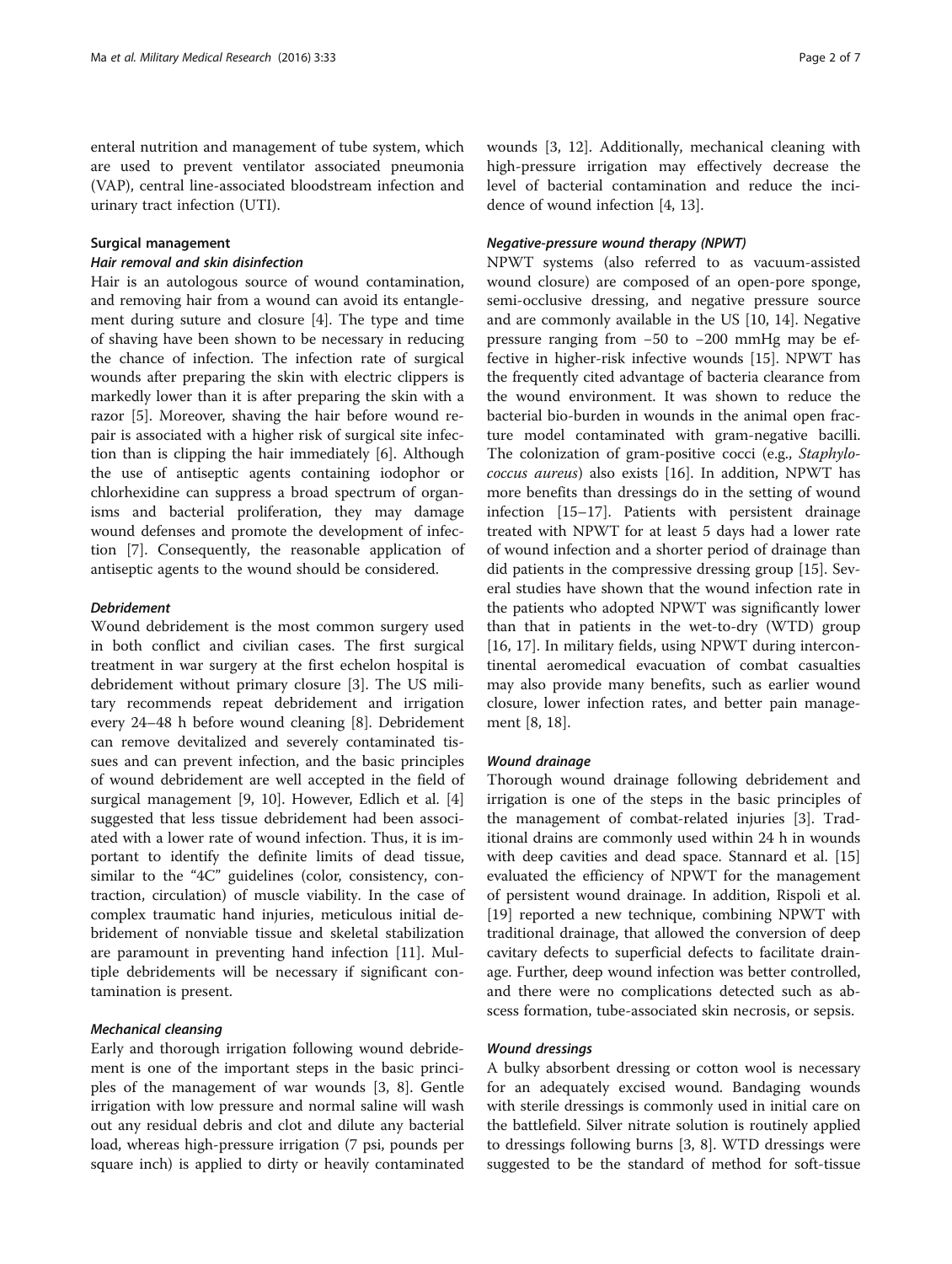defects and open wounds in the past. Because WTD is associated with increased patient pain, healthcare costs and risk of nosocomial infections, safe and effective wound dressings are required [\[10](#page-5-0)]. Guthrie et al. [[20](#page-5-0)] compared 3 dressings, Inadine® (USA), Acticoat® (Hull, UK) and Activon Tulle (Nottingham, UK) in a rabbit model of contaminated forelimb muscle injury. They found that the Inadine and Acticoat groups had significantly lower bacterial counts.

# Wound closure

It is important that the wound be closed as soon as doing so is safe, but not before and not long thereafter [[3, 21](#page-5-0)]. Traumatic laceration wounds ( $\leq$ 5 cm) without signs of infection can be closed immediately, and disinfected wounds may be closed up to 24 h afterwards (based on the Friedrich dogma); wounds with active signs of infection should undergo secondary closure after 3–5 days [\[22\]](#page-5-0). There is no powerful evidence to demonstrate that traumatic wounds should not be sutured after 6 hours. Baar et al. [[23\]](#page-5-0) conducted a prospective cohort study and showed that the duration of the wound (older or younger than 6 hours) was not a critical factor in the decision of wound closure. Contaminated wounds should never be primarily closed. Delayed primary closure (DPC) appears necessary to treat severely contaminated or macerated wounds after multiple debridement and irrigation procedures [\[9](#page-5-0), [21](#page-5-0)].

# Pharmaceuticals

The most common effective intervention other than surgical management after trauma is the use of pharmaceuticals. Antibiotics are now generally recommended for wound and nosocomial infection prevention. In addition, tetanus vaccination, chlorhexidine, hydrocortisone, detrusor botulinum toxin A (BoNTA) injection, immunoglobulin, IFN-γ, and glucan have been noted in several studies and play an active role in preventing traumarelated infection.

# Prophylactic antibiotics

According to the International Committee of the Red Cross (ICRC) Antibiotic protocol, the proper use of antibiotics is based on different types of injury [[3](#page-5-0)]. Additionally, the US guidelines for the use of antibiotics in combat-related injuries suggest that post-traumatic antimicrobial agent selection and duration should be based on different combat-related injury patterns. For instance, antibiotic treatment for the following should be considered: extremity wounds (cefazolin, 2 g IV q6-8 h, 1–3 days), thoracic wounds (cefazolin, 2 g IV q6-8 h, 1 day after washout; if penetrating chest injury with esophageal disruption, metronidazole 500 mg IV q8-12 h is added), abdominal wounds (cefazolin 2 g IV q6-8 h with

metronidazole 500 mg IV q8-12 h, 1 day after washout), maxillofacial and neck wounds (cefazolin, 2 g IV q6-8 h, 1 day), central nervous system wounds (cefazolin, 2 g IV q6-8 h, 5 days or until CSF; if contamination and abdominal cavity are involved, metronidazole 500 mg IV q8-12 h is added), and penetrating eye wounds (levofloxacin, 500 mg IV/PO once a day, 7 days) [\[8](#page-5-0)].

Many exploratory studies are drawing wide concern for the use of prophylactic antibiotics after trauma. Here, we list the basic principles.

- The time of administration Because the amount of bacteria increases exponentially from the time of trauma, 6 h appears to be a vital period after wound contamination. It is necessary to extend the time of antibiotic treatment if an unavoidable delay exists in administering antibiotics when the wound is open [[4\]](#page-5-0). The ICRC suggests that penicillin, if it is not administered within 6 h in pre-hospital uncomplicated soft-tissue Grade 1 wounds, actually increases the risk of infection, which may be unavoidable [\[3](#page-5-0)].
- The choice of antibiotics Immediate treatment with broad-spectrum intravenous antibiotics based on the Gustilo and Anderson classification should be given in patients with open fractures or extensive soft tissue loss [\[11](#page-5-0), [24\]](#page-5-0). High-dose intravenous 3rd-generation cephalosporins, rather than oral 1st-generation drugs, may be effective in patients with open fractures [\[25\]](#page-5-0). The incidence of wound infection in patients with fresh traumatic wounds or lacerations is low after the administration of co-amoxiclav [\[22,](#page-5-0) [26\]](#page-5-0). Cefazolin, or vancomycin if the patient is allergic to penicillin, cefoxitin/clindamycin and gentamicin, or clindamycin and gentamicin are commonly administered to patients in the trauma intensive care unit (TICU) [[27\]](#page-5-0).
- The course/dose of antibiotics Both civilian and military studies suggest that a short course and single dose of cephalosporins are important to prevent wound infection in open fractures and should be administered for either 3 days after injury or 24 h after wound closure [[28](#page-5-0)]. Patients with penetrating abdominal trauma and concomitant thoracolumbar or sacral (TLS) fracture receiving prophylactic antibiotics for ≤ 48 hours do not develop spinal infections [[29](#page-5-0)]. Prophylactic antibiotic research is applicable not only at the site of trauma wound infection but also in patients with nosocomial infections (early VAP and Clostridium difficile infection) [[30,](#page-5-0) [31](#page-5-0)].
- The route of antibiotic administration There are several routes of antibiotics administration, depending on the different types of trauma. The administration of oral antibiotics is often applied to prevent wound infection for simple traumatic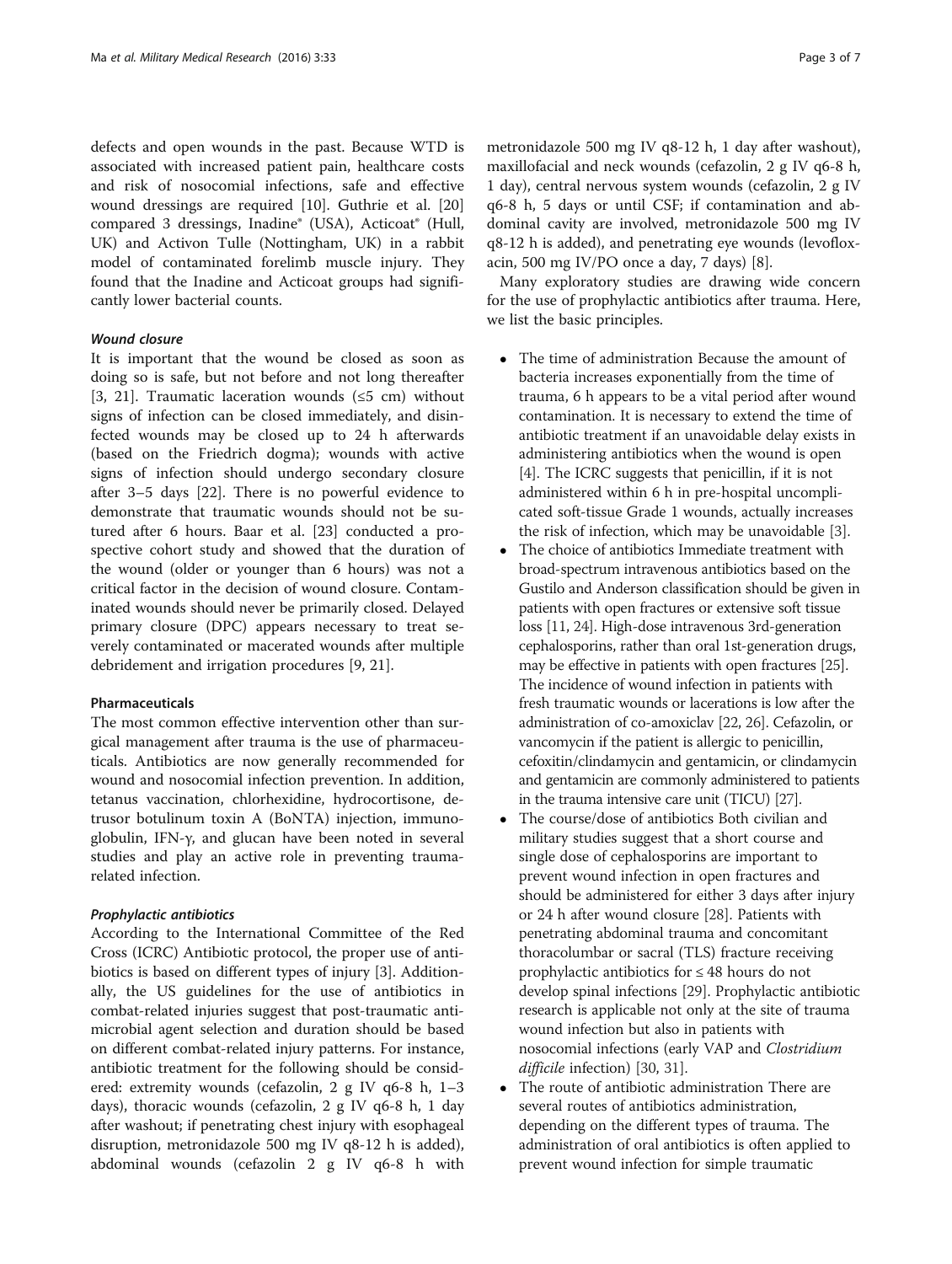wounds [[32,](#page-5-0) [33](#page-5-0)]. In addition, antibiotic ointments containing bacitracin, polymyxin, neomycin or cetrimide are often used in minor uncomplicated soft tissue wounds and have lower skin infection rates [[34\]](#page-5-0).

Overall, the recent studies concentrated on the prophylactic antibiotics after trauma are mostly retrospective and include the integration of expert opinions, but significant, random, double-blind, prospective studies are lacking.

# Tetanus vaccination

The incubation period of tetanus is 3 to 21 days, and the risk of developing tetanus is great in any penetrating wound infection, especially in deep, small, punctate wounds. It is crucial for all trauma patients with deep wounds to receive appropriate immunization against tetanus. The present tetanus vaccination requirement, as a booster or revaccination, should also be considered by clinicians according to local protocols [\[22\]](#page-5-0). Because emergency clinicians are frequently faced with patients who are sensitive to tetanus infection in the emergency department, the attitude toward tetanus prophylaxis should be changed among emergency physicians [[35\]](#page-5-0).

# Chlorhexidine (CHX)

For incontinence care, the involved skin should be wiped with as many chlorhexidine cloths as necessary after routine cleaning with soap and water. Chlorhexidine has been shown to be useful in reducing Acinetobacter colonization of the skin of ICU patients [[8\]](#page-5-0). However, the effect of chlorhexidine on preventing nosocomial infection in trauma patients is controversial. Critically injured patients receiving daily bathing with 2 % chlorhexidine exhibited lower rates of catheter-related bloodstream infection and methicillin-resistant Staphylococcus aureus (MRSA) VAP [[36](#page-5-0)]. Receiving chlorhexidine both from the time of admission to 48 and 72 h is also effective [[37](#page-5-0)]. However, the administration of oral chlorhexidine over the first 48 h could not minimize the risk of VAP for intubated trauma patients [[38\]](#page-5-0).

# Hydrocortisone

Adrenal insufficiency that alters organism immunity often occurs in severe trauma patients. Administration of an intravenous stress-dose of hydrocortisone has been associated with a lower incidence of hospital-acquired pneumonia (HAP) in ventilated patients with trauma [[39, 40\]](#page-5-0). Subsequently, researchers have described the mechanism of hydrocortisone in a post-traumatic pneumonia mouse model; hydrocortisone can decrease trauma-induced immunosuppression by modulating the communication between DC and NK cells [\[41](#page-5-0)].

# Other interventions

The most common clinical complication in patients with an indwelling catheter after spinal cord injury (SCI) is UTI. Neurogenic detrusor overactivity (NDO) is frequently detected in SCI patients and increases the risk of UTI. BoNTA injection may significantly reduce UTI in SCI patients with NDO and appears to decrease detrusor pressure [[42](#page-6-0)]. In addition, immunomodulatory interventions such as immunoglobulin, IFN-γ, or glucan are the most effective in improving infection and MOF in trauma patients [[43](#page-6-0)].

# Enteral nutrition (EN)

Receiving EN within 24 hours of severe injury and/or ICU admission can significantly reduce the pneumonia rate [[44\]](#page-6-0). Some studies have indicated that both the nutritional quality and type of EN are critical for reducing hospital-acquired infections following trauma. Highquality EN formulas that contain omega-3 fats, extra levels of vitamins, minerals, and amino acids (such as glutamine) have been shown to reduce the rates of nosocomial pneumonia, bacteremia, abdominal abscesses, and UTI compared to standard EN [[45](#page-6-0)]. The use of EN containing fish oil but not arginine is associated with a lower risk of secondary nosocomial infection [[46](#page-6-0)]. EN with added probiotics is associated with a lower incidence of VAP [[47](#page-6-0)]. In addition, transpyloric feeding (TPF) is associated with lower rates of VAP in severe TBI patients compared to gastric feeding (GF) [\[48](#page-6-0)].

# Management of the tube system

Practitioners placing central venous catheters in severe trauma patients should strictly observe sterile techniques to reduce the incidence of central line-associated blood stream infections (CLBSIs) [\[49\]](#page-6-0). Choosing the proper tube type is as critical as the indwelling time on intubation in trauma patients. Traumatic hemothorax with central venous catheter (CVC) placement has been associated with a lower infection rate of surgical wounds than a conventional large-bore chest tube [\[50](#page-6-0)]. Reducing the time of the indwelling urinary catheter could reduce the rate of UTI [\[51](#page-6-0), [52](#page-6-0)].

# Organ dysfunction (OD) prevention

OD prevention has received increasing attention in patients with serious infections. Treatment with the calcium channel sensitizer levosimendan has been shown to be potentially advantageous for organ function in severe sepsis, especially on myocardial function [[53](#page-6-0)–[57](#page-6-0)]. Cardiopulmonary bypass (CPB), which is an essential cardiac surgery technique, appears to alleviate inflammation and prevent OD [\[58](#page-6-0)]. Critically ill patients who have an increased risk of extensive endothelial damage receiving autologous transplantation of endothelial progenitor cells (EPCs) may experience a restoration in blood flow,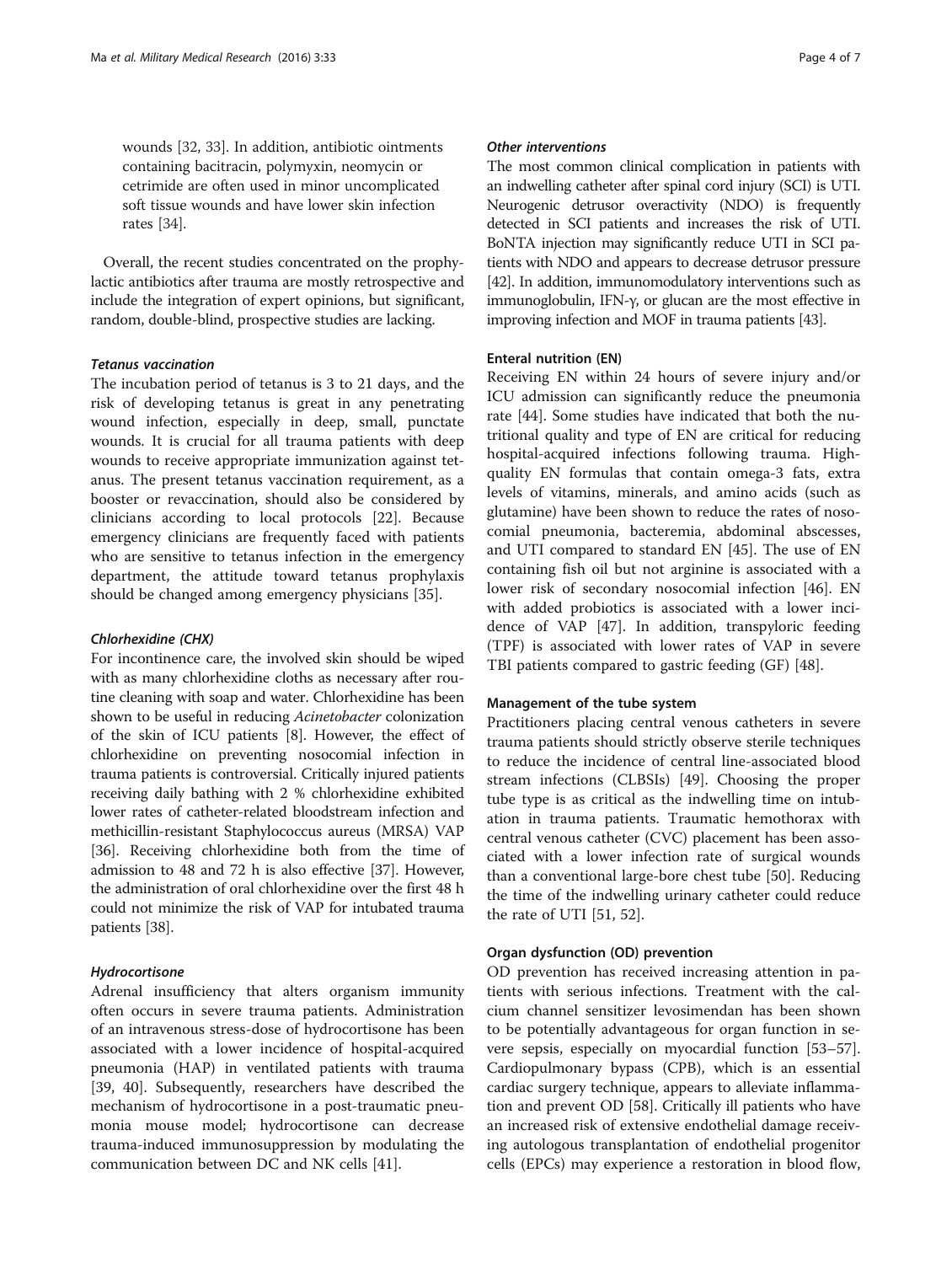which could improve the function of important organs and thereby prevent MODS [[59\]](#page-6-0). In addition, the Chinese medicine therapy of clearing-heat and detoxifying has also demonstrated beneficial effects on MODS prevention [\[60](#page-6-0)]. The effect of remote ischemic preconditioning (RIPC), which is a strategy to reduce ischemia in remote organs, has been controversial in renal injury [[61\]](#page-6-0). Although the above pharmaceuticals and medical strategies have shown potentially preventive effects on OD, these measures have not yet been evaluated for use on trauma patients.

Some studies have reported several major risk factors in trauma patients leading to MODS, e.g., older age, the presence of chronic diseases, hypo-perfusion, infection, and immuno-depression [[62](#page-6-0)–[65](#page-6-0)]. To date, few effective interventions have been applied in OD prevention following trauma.

#### Pharmaceuticals

Immunoglobulin, IFN-γ, or glucan may be effective in improving MOF in trauma patients [[45\]](#page-6-0). Obese trauma patients (BMI > 30 kg/m<sup>2</sup>) with an increased risk of MOF who received pre-injury angiotensin-converting enzyme inhibitor/angiotensin (ACE/ARB) therapy have markedly higher Marshall and Denver-2 scores compared to patients who did not receive these medications [[66, 67\]](#page-6-0). Patients receiving either 7.5 % hypertonic saline (HS) or 7.5 % HS with 6 % dextran-70 (HSD) have a lower incidence of MODS than do patients receiving 0.9 % normal saline (NS) [[68\]](#page-6-0).

# Healthcare strategy

Patients with vascular injuries (arterial/ venous) at a Civilian Level I Trauma Center undergoing temporary intravascular shunt (TIVS) placement have lower rates of MOF and sepsis [\[69](#page-6-0)]. MOF appears to be prevented in critical multiple trauma patients on mechanical ventilation by using lung-protective strategies, avoiding high volumes and inspiratory pressure and improving the proportion of aerated lung during expiration. It has been shown that the rates of single organ failure, two organ failure and MOF are low [\[70](#page-6-0)]. The administration of a high-quality EN is important in trauma patients to prevent a nosocomial infection such as VAP or UTI [[44](#page-6-0)–[48](#page-6-0)]. The immunonutrition of EN and immuneenhancing diet also have demonstrated a vital role in reducing MOF following severe trauma. A combination of arginine, n-3-fatty acids and nucleotides has been associated with lower septic complications and lower MOF scores [\[71\]](#page-6-0). In addition, Chinese traditional treatment has potential validity in the prevention of OD. Acupuncture, which uses special thin needles that are pushed into the skin at particular points on the body, can activate vagal activity and cholinergic anti-inflammatory

pathways and thereby improve the outcome of multiple traumatic patients. Liang et al. [\[72](#page-6-0)] reported that acupuncture at the ST-36 and PC-6 acupoints was associated with a lower incidence of systemic inflammatory response syndrome (SIRS), ARDS, sepsis and MOF.

# Conclusions

The initial intervention for sepsis following trauma is still a challenge. Early prevention for trauma patients can improve outcome and decrease mortality. Although many research studies about infection prevention in trauma patients have been published, there is a lack of guidelines for antibiotics after trauma, and some of the results are controversial. Currently, few effective interventions are applicable in the prevention of OD following trauma. Trauma can affect immunologic function, and wound infection, nosocomial infection, and secondary OD are all risk factors that are associated with sepsis following trauma. A new combination of measures can be generated to improve post-traumatic outcome. Overall, more efficient ways to prevent trauma-related infection and sepsis should be developed.

#### Abbreviations

ACE/ARB: Angiotensin-converting enzyme inhibitor/angiotensin receptor blocker; ARDS: Acute respiratory distress syndrome; BoNTA: Botulinum toxin A; CHX: Chlorhexidine; CLBSIs: Central line-associated blood stream infections; CMA: Chinese Medical Association; CPB: Cardiopulmonary Bypass; CVC: Central venous catheter; DPC: Delayed primary closure; EN: Enteral nutrition; EPCs: Endothelial progenitor cells; GF: Gastric feeding; HAP: Hospital-acquired pneumonia; HS: Hypertonic saline; HSD: Hypertonic saline dextran; ICRC: International Committee of the Red Cross; MODS: Multiple organ dysfunction syndrome; MOF: Multiple organ failure; MRSA: Methicillin-resistant Staphylococcus aureus; NDO: Neurogenic detrusor overactivity; NPWT: Negative-pressure wound therapy; NS: Normal saline; OD: Organ dysfunction; RIPC: Remote ischemic preconditioning; SCI: Spinal cord injury; SIRS: Systemic inflammatory response syndrome; SOFA: Sequential Organ Failure Assessment; TICU: Trauma intensive care unit; TIVS: Temporary intravascular shunts; TLS: Thoracolumbar or sacral; TPF: Transpyloric feeding; UTI: Urinary tract infection; VAP: Ventilator associated pneumonia; WTD: Wet-to-dry

#### Acknowledgement

This study was supported by grants from the National Basic Research Program of China (973 Program) (No. 2012CB518102), the key project of "Twelfth Five-Year" plan for medical science and technology of PLA (No. BWS11J038), and the special fund from PLA (2014ZX09J14107-08C). All funding bodies played an important role in the design of the study and data collection, and in the writing of the manuscript.

#### Funding

None.

#### Availability of data and materials

There are no reproducible data in this article.

#### Authors' contributions

XYM participated in the collection and collation of literature and drafted the manuscript. LXT participated in the collection and collation of literature. HPL instructed the writing of this manuscript. All authors read and approved the final manuscript.

#### Competing interests

The authors declare that they have no competing interests.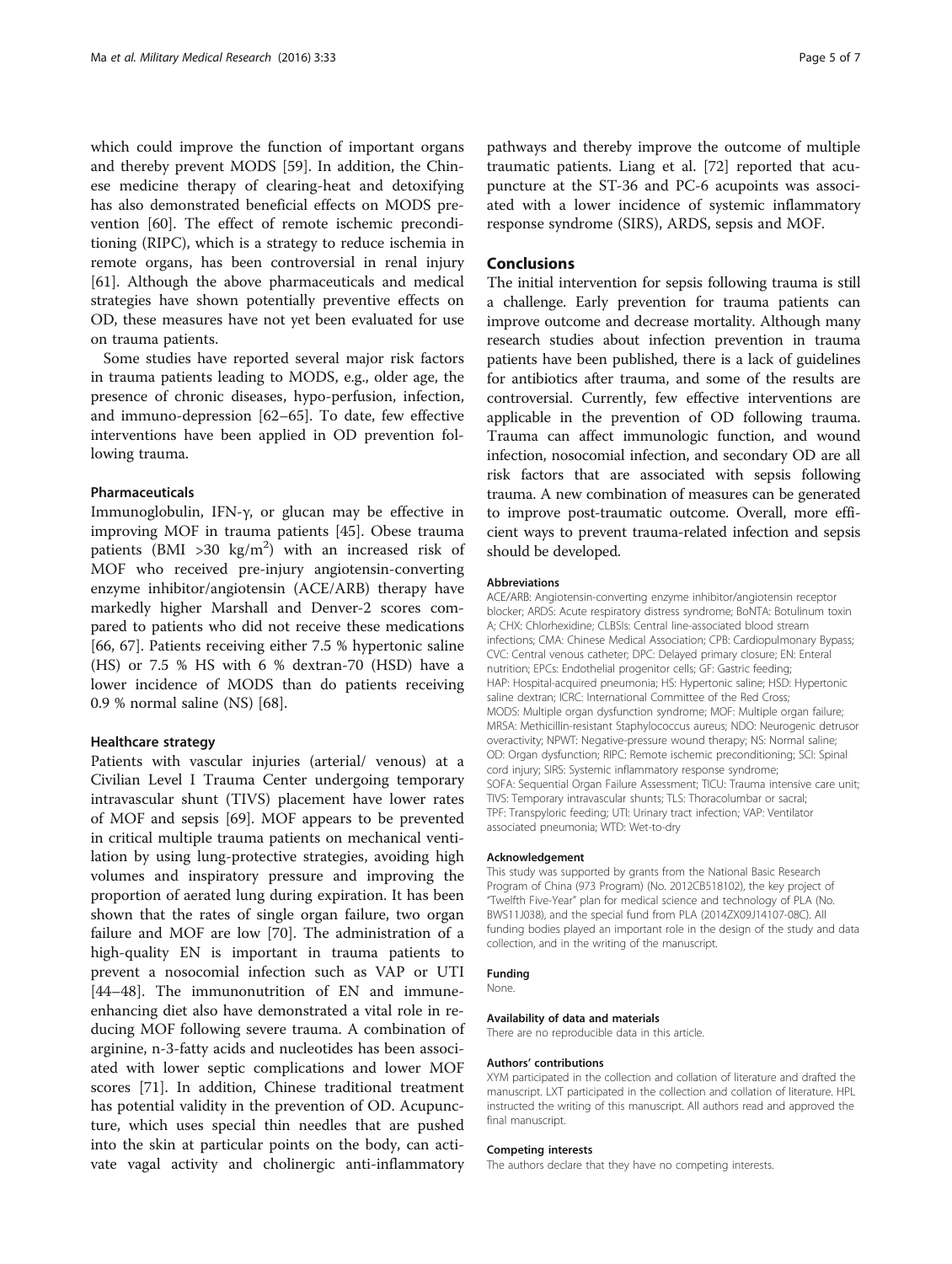#### <span id="page-5-0"></span>Consent for publication

Not applicable.

Ethics approval and consent to participate Not applicable.

Received: 18 February 2016 Accepted: 20 October 2016

#### References

- 1. Morrison JJ, Yapp LZ, Beattie A, Devlin E, Samarage M, McCaffer C, et al. The epidemiology of Scottish trauma: A comparison of pre-hospital and inhospital deaths, 2000 to 2011. Surgeon. 2016;14(1):1–6.
- 2. Binkowska AM, Michalak G, Slotwinski R. Current views on the mechanisms of immune responses to trauma and infection. Cent Eur J Immunol. 2015; 40(2):206–16.
- 3. Giannou C, Baldan M. War Surgery: Working with limited resources in armed conflict and other situations of violence, vol. 1. Geneva: ICRC; 2010;1:253–266.
- 4. Edlich RF, Rodeheaver GT, Thacker JG, Lin KY, Drake DB, Mason SS, et al. Revolutionary advances in the management of traumatic wounds in the emergency department during the last 40 years: part II. J Emerg Med. 2010; 38(2):201–7.
- 5. Masterson TM, Rodeheaver GT, Morgan RF, Edlich RF. Bacteriologic evaluation of electric clippers for surgical hair removal. Am J Surg. 1984; 148(3):301–2.
- 6. Mangram AJ, Horan TC, Pearson ML, Silver LC, Jarvis WR. Guideline for prevention of surgical site infection, 1999. Centers for Disease Control and Prevention (CDC) Hospital Infection Control Practices Advisory Committee. Am J Infect Control. 1999;27(2):97–132.
- 7. Custer J, Edlich RF, Prusak M, Madden J, Panek P, Wangensteen OH. Studies in the management of the contaminated wound. V. Anassessment of the effectiveness of pHisoHex and Betadine surgical scrub solutions. Am J Surg. 1971;121(5):572–5.
- 8. Hospenthal DR, Murray CK, Andersen RC, Bell RB, Calhoun JH, Cancio LC, et al. Guidelines for the prevention of infections associated with combatrelated injuries: 2011 update: endorsed by the Infectious Diseases Society of America and the Surgical Infection Society. J Trauma. 2011;71(2 Suppl 2): S210–34.
- 9. Ray JM. The treatment of maxillofacial trauma in austere conditions. Atlas Oral Maxillofac Surg Clin North Am. 2013;21(1):9–14.
- 10. Streubel PN, Stinner DJ, Obremskey WT. Use of negative-pressure wound therapy in orthopaedic trauma. J Am Acad Orthop Surg. 2012;20(9):564–74.
- 11. Ferreira J, Fowler JR. Management of complications relating to complex traumatic hand injuries. Hand Clin. 2015;31(2):311–7.
- 12. Stevenson TR, Thacker JG, Rodeheaver GT, Bacchetta C, Edgerton MT, Edlich RF. Cleansing the traumatic wound by high-pressure syringe irrigation. JACEP. 1976;5:17–21.
- 13. Leslie LF, Faulkner BC, Woods JA, Hill RA, Thacker JG, Rodeheaver GT, et al. Wound cleansing by irrigation for implant surgery. J Long Term Eff Med Implants. 1995;5(2):111–28.
- 14. Weinlein J, Schmidt AH. What's new in orthopaedic trauma. J Bone Joint Surg Am. 2010;92(12):2247–60.
- 15. Stannard JP, Robinson JT, Anderson ER, McGwin Jr G, Volgas DA, Alonso JE. Negative pressure wound therapy to treat hematomas and surgical incisions following high-energy trauma. J Trauma. 2006;60(6):1301–6.
- 16. Lalliss SJ, Stinner DJ, Waterman SM, Branstetter JG, Masini BD, Wenke JC. Negative pressure wound therapy reduces pseudomonas wound contamination more than Staphylococcus aureus. J Orthop Trauma. 2010; 24(9):598–602.
- 17. Stannard JP, Volgas DA, Stewart R, McGwin Jr G, Alonso JE. Negative pressure wound therapy after severe open fractures: A prospective randomized study. J Orthop Trauma. 2009;23(8):552–7.
- 18. Fang R, Dorlac WC, Flaherty SF, Tuman C, Cain SM, Popey TL, et al. Feasibility of negative pressure wound therapy during intercontinental aeromedical evacuation of combat casualties [J]. J Trauma. 2010;69 Suppl 1: S140–5.
- 19. Rispoli DM, Horne BR, Kryzak TJ, Richardson MW. Description of a technique for vacuum-assisted deep drains in the management of cavitary defects and deep infections in devastating military and civilian trauma. J Trauma. 2010; 68(5):1247–52.
- 20. Guthrie HC, Martin KR, Taylor C, Spear AM, Whiting R, Macildowie S, et al. A pre-clinical evaluation of silver, iodine and Manuka honey based dressings in a model of traumatic extremity wounds contaminated with Staphylococcus aureus. Injury. 2014;45(8):1171–8.
- 21. Shanahan DR. Inaugural professorial lecture: the progression of trauma wound care. Why delay wound closure? J Wound Care. 2013;22(4):194–6.
- 22. Duane TM, Young A, Weber W, Wolfe LG, Malhotra AK, Aboutanos MB, et al. Bladder pressure measurements and urinary tract infection in trauma patients. Surg Infect (Larchmt). 2012;13(2):85–7.
- 23. van den Baar MT, van der Palen J, Vroon MI, Bertelink P, Hendrix R. Is time to closure a factor in the occurrence of infection in traumatic wounds? A prospective cohort study in a Dutch level 1 trauma centre. Emerg Med J. 2010;27(7):540–3.
- 24. Hake ME, Young H, Hak DJ, Stahel PF, Hammerberg EM, Mauffrey C. Local antibiotic therapy strategies in orthopaedic trauma: Practical tips and tricks and review of the literature. Injury. 2015;46(8):1447–56.
- 25. Barton CA, McMillian WD, Crookes BA, Osler T, Bartlett 3rd CS. Compliance with the Eastern Association for the Surgery of Trauma guidelines for prophylactic antibiotics after open extremity fracture. Int J Crit Illn Inj Sci. 2012;2(2):57–62.
- 26. Sirijatuphat R, Siritongtaworn P, Sripojtham V, Boonyasiri A, Thamlikitkul V. Bacterial contamination of fresh traumatic wounds at Trauma Center, Siriraj Hospital, Bangkok, Thailand. J Med Assoc Thai. 2014;97 Suppl 3:S20–5.
- 27. Dortch MJ, Fleming SB, Kauffmann RM, Dossett LA, Talbot TR, May AK. Infection reduction strategies including antibiotic stewardship protocols in surgical and trauma intensive care units are associated with reduced resistant gram-negative healthcare-associated infections. Surg Infect (Larchmt). 2011;12(1):15–25.
- 28. Hoff WS, Bonadies JA, Cachecho R, Dorlac WC. East Practice Management Guidelines Work Group: update to practice management guidelines for prophylactic antibiotic use in open fractures. J Trauma Acute Care Surg. 2011;70(3):751–4.
- 29. Pasupuleti LV, Sifri ZC, Mohr AM. Is extended antibiotic prophylaxis necessary after penetrating trauma to the thoracolumbar spine with concomitant intraperitoneal injuries? Surg Infect (Larchmt). 2014;15(1):8–13.
- 30. Poole D, Chieregato A, Langer M, Viaggi B, Cingolani E, Malacarne P, et al. Systematic review of the literature and evidence-based recommendations for antibiotic prophylaxis in trauma: results from an Italian consensus of experts. PLoS One. 2014;9(11):e113676.
- 31. Shah K, Pass LA, Cox M, Lanham M, Arnold FW. Evaluating contemporary antibiotics as a risk factor for Clostridium difficile infection in surgical trauma patients. J Trauma Acute Care Surg. 2012;72(3):691–5.
- 32. Erbil B, Ersoy G, Özkütük A, Akarca FK, Korkmaz T, Demir ÖF, et al. The effects of oral antibiotics on infection prophylaxis in traumatic wounds. Ulus Travma Acil Cerrahi Derg. 2014;20(4):231–5.
- 33. Cowell DL, Harvey M, Cave G. Antibiotic prophylaxis at triage for simple traumatic wounds: a pilot study. Eur J Emerg Med. 2011;18(5):279–81.
- 34. Waterbrook AL, Hiller K, Hays DP, Berkman M. Do topical antibiotics help prevent infection in minor traumatic uncomplicated soft tissue wounds? Ann Emerg Med. 2013;61(1):86–8.
- 35. Yoon YH, Moon SW, Choi SH, Cho YD, Kim JY, Kwak YH. Clinician awareness of tetanus-diphtheria vaccination in trauma patients: a questionnaire study. Scand J Trauma Resusc Emerg Med. 2012;20:35.
- 36. Evans HL, Dellit TH, Chan J, Nathens AB, Maier RV, Cuschieri J. Effect of chlorhexidine whole-body bathing on hospital-acquired infections among trauma patients. Arch Surg. 2010;145(3):240–6.
- 37. Grap MJ, Munro CL, Hamilton VA, Elswick Jr RK, Sessler CN, Ward KR. Early, single chlorhexidine application reduces ventilator-associated pneumonia in trauma patients. Heart Lung. 2011;40(5):e115–22.
- 38. Mohr NM, Pelaez Gil CA, Harland KK, Faine B, Stoltze A, Pearson K, et al. Prehospital oral chlorhexidine does not reduce the rate of ventilatorassociated pneumonia among critically ill trauma patients: A prospective concurrent-control study. J Crit Care. 2015;30(4):787–92.
- 39. Kwon YS, Suh GY, Jeon K, Park SY, Lim SY, Koh WJ, et al. Serum cytokines and critical illness-related corticosteroid insufficiency. Intensive Care Med. 2010;36(11):1845–51.
- 40. Roquilly A, Mahe PJ, Seguin P, Guitton C, Floch H, Tellier AC, et al. Hydrocortisone therapy for patients with multiple trauma: the randomized controlled HYPOLYTE study. JAMA. 2011;305(12):1201–9.
- 41. Roquilly A, Broquet A, Jacqueline C, Masson D, Segain JP, Braudeau C, et al. Hydrocortisone prevents immunosuppression by interleukin-10+ natural killer cells after trauma-hemorrhage. Crit Care Med. 2014;42(12):e752–61.